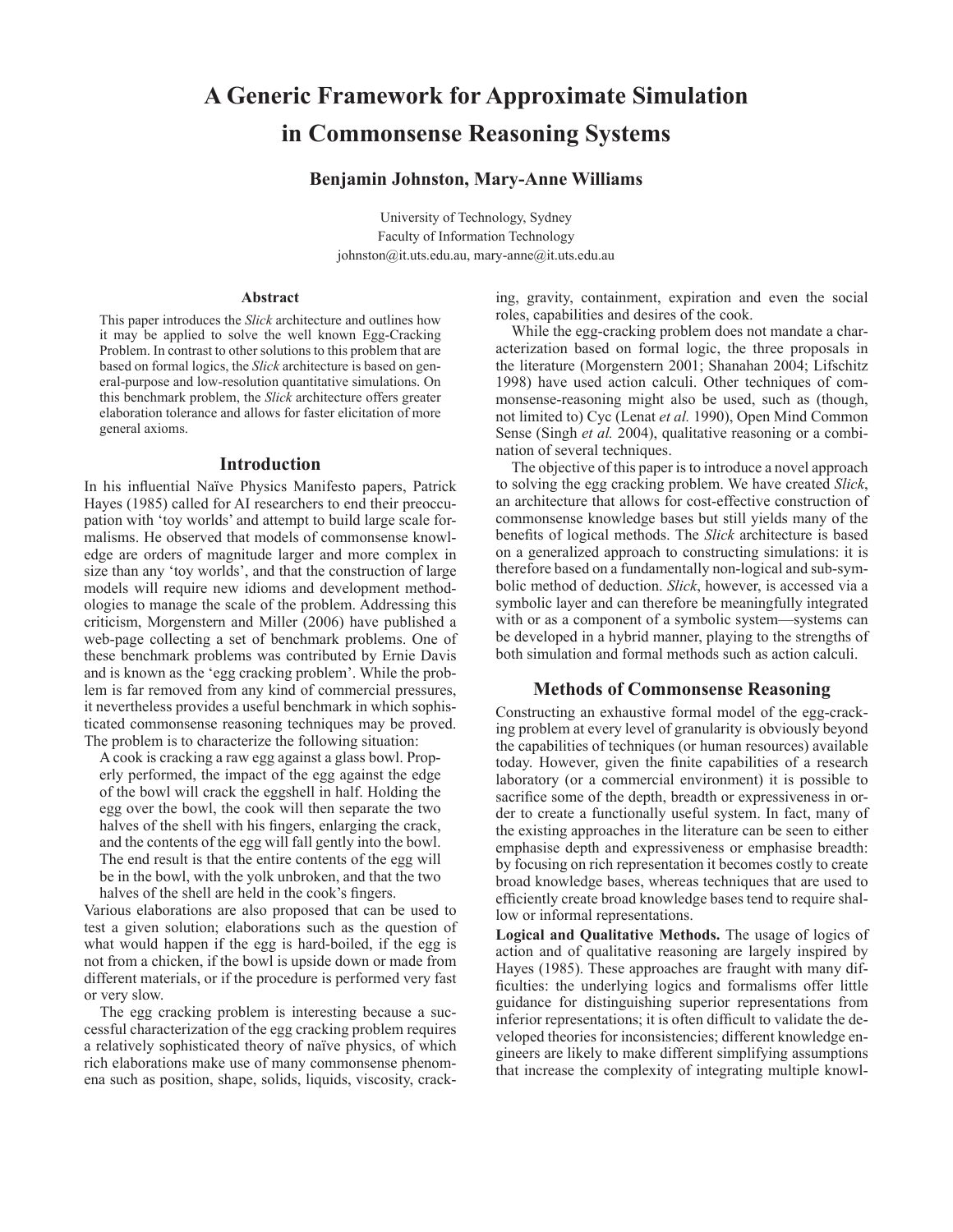edge bases; and finally, effective use of logics and qualitative methods typically requires a great deal of aptitude and education. It comes as no surprise that the logical approaches have enjoyed their greatest successes in domains where a small set of engineers can grasp the problem, and ensure that the formalization remains logically and philosophically consistent.

**Semi-logical and Informal Methods.** In constrast to purely logical methods, projects such as Cyc (Lenat *et al.* 1990) and the DARPA High-Performance Knowledge Bases (HPKB) (Pease *et al.* 2000) emphasise logic-*inspired* representations that support and embrace inconsistency so as to more naturally reflect the manner in which humans inconsistently perceive and reason about the world. At the extreme are projects such as Open Mind Common Sense that use very simple word associations and logical structures to provide very general forms of commonsense 'intelligence' (such as word associations) that can be constructed at low cost and give the appearance of intelligence without requiring deep reasoning capabilities (Singh *et al.* 2004). While these methods may be suitable for reasoning about general patterns of action, or possible tools and actions that may lead to a cracked or broken egg, such work is currently simply not intended for or capable of deep reasoning about specific scenarios.

**Multi-paradigm Approaches.** In *The Society of Mind*, Minsky (1986) presents the view that a mind consists of a society of interacting processes, for which no single representation suffices. In this vein, there have been ambitious proposals for creating powerful general purpose systems with commonsense intelligence based on diverse multi-paradigm architectures (McCarthy *et al.* 2002; Sowa 2002). However, these broad proposals are aimed at supporting very rich forms of commonsense reasoning, and are far beyond the intended scope of this work.

A compelling concrete example of the multi-paradigm approach is Mueller's (1998) ThoughtTreasure that combines factual logical knowledge and reasoning (similar to Cyc), grids (2D maps of stereotypical settings), simulated agentbased planning and procedural 'rules of thumb'.

Multi-paradigm architectures may ultimately be necessary to create rich commonsense reasoning capabilities, however this does not preclude the use of *Slick* or any other approaches to commonsense reasoning. Each such approach could be reasonably subsumed as a component providing a specific reasoning capability within a multi-paradigm architecture: in fact, the development of successful multi-paradigm architectures requires the creation of components (such as *Slick*) that provide powerful reasoning mechanisms.

## **Simulation**

Aside from the simplistic agent-based simulations of plans used in ThoughtTreasure (Mueller, 1998), direct simulation as an approach to commonsense reasoning is not often mentioned in the literature. Simulation, however, is not an unusual approach to commonsense reasoning—qualitative reasoning often makes use of qualitative simulations, and deduction with formal methods such as action calculi could be considered to be a kind of simulation. However, it is interesting to observe that a great deal of extremely rich commonsense 'know-how' can be seen in the simulations that appear in modern computer animations and games. Realistic and computationally efficient models of solids, liquids, physical forces, natural environments, human needs and even relationships can be found in games and physics libraries (e.g., ODE (Smith 2006)), and a compelling argument could be made for incorporating these simulations as a component in an intelligent system. While we are unaware of any games that involve a task of cracking an egg; it is not hard to imagine that one might occur in some future game.

Morgenstern (2001) reflected on the difficulty of using logic to adequately describe the motion of a liquid as it flows from an egg to a bowl or the motion of a falling object. In contrast, under a simulation such effects follow directly from the Newtonian equations of motion, and the force of gravity. Since the intent of simulation is to accurately and directly emulate real world behaviors, the knowledge engineering process is conceptually simplified to the familiar task of implementing (typically in a procedural programming language) the fundamental commonsense laws of a problem domain. Furthermore, the representations used in implementing simulations are often highly conducive to 3D visualizations, making it easier to observe, refine and validate their output.

While commercial simulation libraries can produce realistic simulations when appropriately configured, they are unfortunately not designed with general purpose commonsense reasoning in mind. Simulation libraries are typically optimized for limited classes of physical simulation (such as rigid-body physics), and do not include flexible mechanisms for associating elements within a simulation with symbolic representations that may be used in the high-level meta-reasoning of an intelligent system. Nevertheless, the principle of using simulation as a form of commonsense reasoning is attractive because it offers a rich and natural approach to conceiving and expressing commonsense knowledge, and because it simplifies knowledge elicitation and knowledge maintenance. We have therefore developed *Slick* as a generic framework for simulating a wide range of commonsense phenomena: not just rigid-body physics, but liquids, materials and even abstract concepts such as human relationships and fatigue in a straightforward way.

# **Slick Overview**

The *Slick* architecture is designed to be a component for commonsense reasoning within a larger intelligent system. Sophisticated reasoning and problem solving is beyond the scope of the Slick architecture: it is intended that the host architecture be responsible for planning, symbolic reasoning,



**Figure 1:** Slick Architecture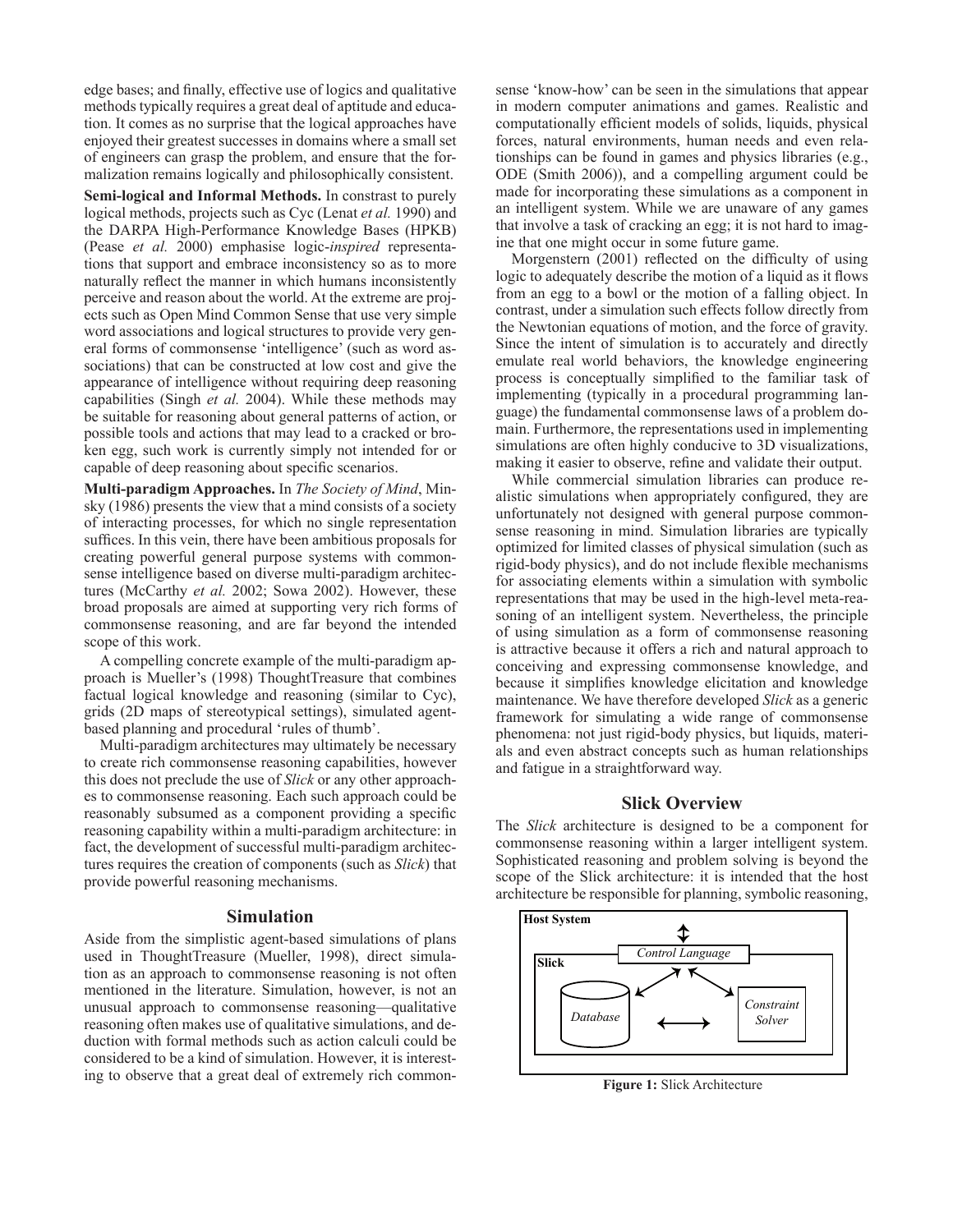

**Figure 2:** Modelling an egg with *entities* (balls) and *joins* (sticks) (Screenshot from Java3D visualization for Slick prototype)

and the resolution of high level goals and contextual information. The host system uses Slick to solve commonsense problems posed either symbolically, by way of constraints derived from sensors, or by some combination of the two. From a computational perspective, the Slick architecture is a simple constraint solver over multidimensional domains, however Slick is not presented here as a technical or algorithmic contribution: its benefits lie in the *structural architecture* that is motivated by the need to ground the sub-symbolic processes of a simulation to the symbolic representations of the host intelligent system or to the real world via sensors.

Slick consists of the following three subcomponents: a generic relaxation-based *constraint solver*; a *database* of generic objects and constraints for simulation; and a symbolic *control language* that is used for both instantiating objects from the database into the constraint solver and for testing constraints and alternative scenarios (See Figure 1).

# **Slick 'Constraint Solver'**

In order to simulate a wide range of behavior, simulations are constructed from abstract structures that we refer to as *entities* and *joins*. These structures are similar to frames and represent the fundamental particles and relations of a simulation. *Entities* and *joins* do not have any implementation or 'active' character, their purpose is to give structure to a simulated environment, and to store the ongoing state of that simulation. Their naming is intentionally generic, as they may be given any interpretation by the knowledge engineer. For example, *entities* and *joins* may be used to denote people and social regard, atoms and intramolecular bonds, balls and sticks (as in ball-and-stick models) or even e-mails and discussion-threads.

In simulating physical environments, *entities* and *joins* have a natural interpretation as over-sized particles of matter and bonds that can be used to approximate the shape and behavior of an object (this particular physical interpretation corresponds to a 3D generalization of the 2D 'molecules' used by Gardin and Meltzer (1989)). For example, to represent an egg; 60 *entities* can be used to approximate the mass distribution of an egg and 90 *joins* to structure the egg's shape as per Figure 2. While each *entity* and *join* has an independent identity and existence within a simulation, individual *entities* and *joins* do not necessarily denote any particular real-world concept, it is rather a given set of *entities* and *joins* that as a coherent whole could be regarded as denoting an egg shell.

Entities and joins are similar to frames in that they have a set of *attributes* which are used to store the state of a simulation, however these *attributes* need not store a single unique value but can have a different value for each instant and scenario of a simulation. That is, a particular entity of an eggshell might have *attributes* for its Cartesian coordinates (*x*, *y*, *z*), temperature and color: the value of these *attributes* may vary for every instant in time. Some of these attributes are informational and necessarily constant over a simulation (such as the type and role of the entity or join) so are referred to as *labels*. In our simulations, we have assumed that mass and rigidity remain constant for a given entity and so have defined these using *labels*, however it is conceivable that in more sophisticated simulations these would be mutable *attributes* (e.g., rigidity could be made to vary depending on the temperature or age of the egg). In our naïve implementation, every value of every *attribute* at every instant is retained; however greater space efficiency can be achieved by saving only those values that are required.

Figure 3 provides an example of the *attributes* and corresponding values at a given instant, for a sample *entity* and a sample *join* from an egg-cracking simulation. *Labels* are indicated by bold type.

Values of attributes are assigned and updated in the simulation by way of *constraints*. These *constraints* are solved in an iterative process, calculating values for attributes over one or more discrete *simulation dimensions*. In our egg-cracking simulation there is just one *simulation dimension*, namely time, modelled as a series of discrete instants separated by short constant intervals. In other situations these simulation dimensions might be used to represent the three dimensions of space or more abstract concepts such as database records. Furthermore, while our naïve implementation uses equally spaced instants in time, this spacing could be adaptive so as to perform more accurate simulations at critical moments in the simulation (such as when objects are colliding).

A *constraint* is simply a parameterizeable function that calculates the value of an attribute in a given instant and scenario from its current values. In an physical simulation there are separate *constraints* for phenomena such as persistence, momentum, gravity, shape-holding rigidity, bond forces, liquid

```
Entity 34 at instant [time:1.35s, scenario:1]
   identifier: world/egg#1/shell/e/shape#4
   type: entity
   role: shape
   number: 4
   shape-rigidity: 0.4
   fragment-mass: 0.2
   color: cream
   temperature: 25°
   x: -0.744
   y: -0.3336788
   z: 1.5337192
Join 41 at instant [time: 1.35s, scenario:1]
   identifier: world/egg#1/shell/j/shape#3
   type: join
   entity-a: <entity 34>
   entity-b: <entity 35>
   role: shape
   number: 3
   spring-constant: 0.7
   snap-length: 1.01
   snapped: false
         Figure 3: Example of an Entity and a Join
                               } the 'joined' entities
```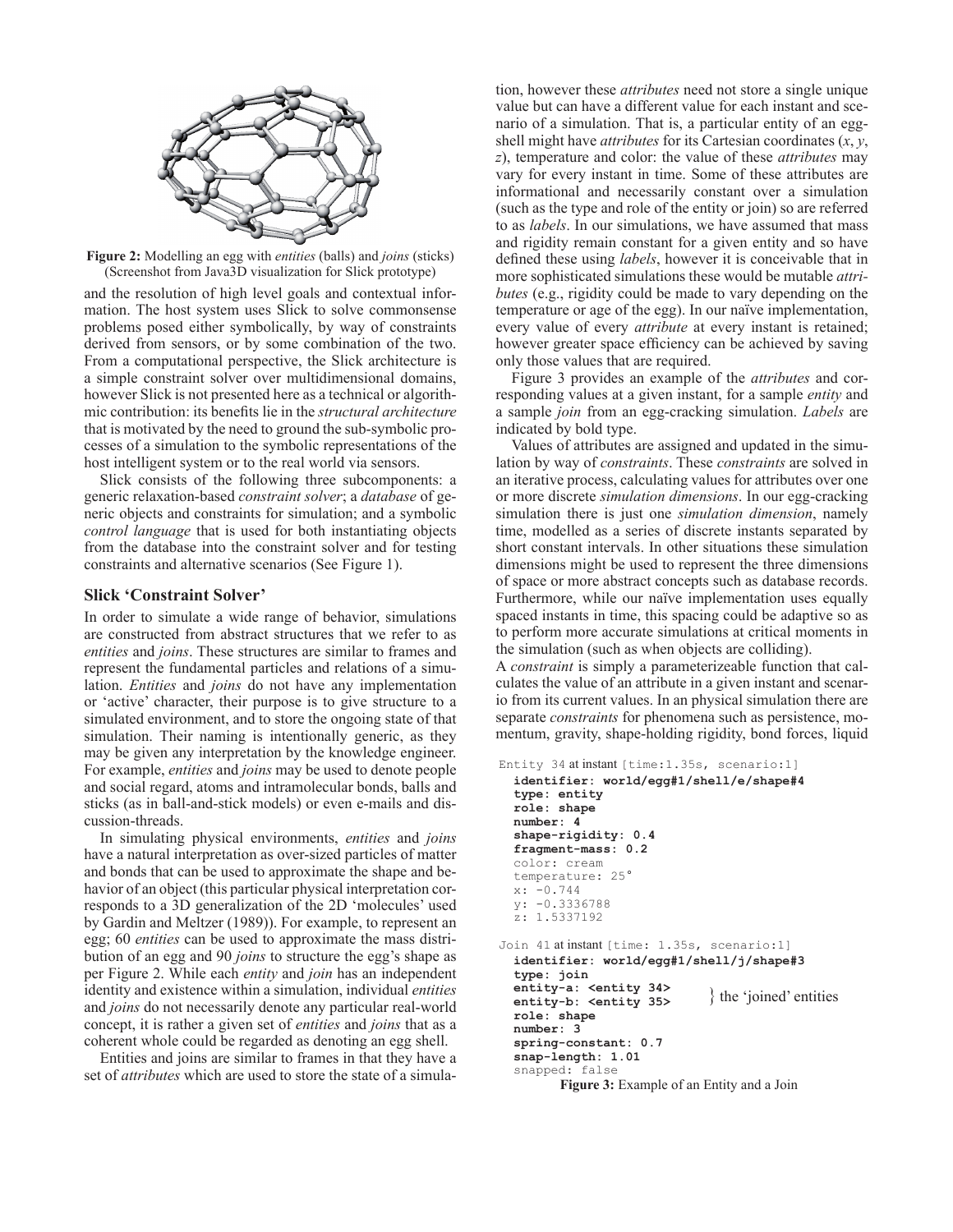Constant: Persistence

\n
$$
\{ \langle x: x'_t, y: y'_t, z: z'_t \rangle \}
$$
\nwhere,

\n
$$
x'_t = x_{t-1}
$$
\n
$$
y'_t = y_{t-1}
$$
\n
$$
z_t' = z_{t-1}
$$
\nConstant: Momentum

\n
$$
\{ \langle x: x'_{t}, y: y'_{t}, z: z_t' \rangle \}
$$
\nwhere,

\n
$$
x'_t = x_t + (x_{t-1} - x_{t-2})
$$
\n
$$
y'_t = y_t + (y_{t-1} - y_{t-2})
$$
\n
$$
z_t' = z_t + (z_{t-1} - z_{t-2})
$$
\nconstraint: Gravity

\n
$$
\{ \langle z: z_t' \rangle \}
$$
\nwhere,

\n
$$
z_t' = z_t + \frac{1}{2} g (t_{interval})^2
$$

**Figure 4:** Example Specifications of Constraints

flow, impermeability and the immobile floor. Each of these constraints is given a *ranking* which determines the order it is to be applied in the calculation of the value for an attribute. The ranking can be used to ensure that the 'persistence' constraint is applied first (corresponding to the default that things tend to stay as they are); followed by constraints such as gravity; then finally, hard constraints that the user should never see violated such as the impermeability and immobility of the floor.

*Scenarios* are used to specify multiple executions of similar but related situations. For example, an egg-cracking simulation can be set up using several *scenarios* each having the bowl in a different orientation: each *scenario* is completely isolated as though run in an entirely separate simulation.

While a *constraint* ordinarily returns a single value, other return-values are possible: a set of values, a distinguished 'inconsistent' token or a distinguished 'underspecified' token. If a single value is returned, then the relevant *attribute* is set appropriately. However, a set of values can be returned to indicate uncertainty or multiple outcomes, so that Slick will fork the current *scenario* into a corresponding set of new *scenarios* each identical except for the values of uncertain *attribute*. If the distinguished values are returned then slick will either mark the entire *scenario* as inconsistent (in the case of the 'inconsistent' token) or delay the evaluation of the *constraint* as long as possible (in the case of the 'underspecified' token).

An example of the *constraints* for persistence, momentum and gravity appear in Figure 4. Note that while the gravitational *constraint* only causes a fixed displacement at each time instant, it is the persistence and momentum constraints that cause these constant effects to accumulate and result in gravitational acceleration.

This approach to simulation has several major advantages:

- 1. **Ease of specification.** Constraints are analogous to point-wise axioms in a logical approach. The advantage is that there is a direct correspondence to the fundamental laws of Newtonian physics—macro-scale effects such as the nature of a crack and how it may increase in size are emergent behaviors that do not need to be explicitly specified.
- 2. **Constraints are reusable.** An implementation of mass-

spring constraints for entities and joins can be reused for any solid: a ceramic bowl is subject to the same physical constraints as an egg shell; it merely has a different shape and rigidity.

3. **The frame problem is elegantly solved.** Persistence and friction limit the changes that are possible between one moment and the next, and also propagate the state of unchanged attributes.

# **Slick Database**

While the general purpose simulation framework described above grants an intelligent system the ability to simulate a diverse variety of commonsense problems, it offers no mechanism for relating the primitives of the simulation to abstract symbols or for interpreting the outcomes of a simulation. The Slick *database* is used for associating symbols to the corresponding entities, joins and constraints that must be instantiated into the simulator. We have taken a pragmatic approach for the time being by allowing only simple hierarchical structures: the database is a forest of trees whose leaf nodes are *schema* for the instantiation of the simulation primitives, and whose internal nodes are labelled to provide a decomposition structure. For example, to instantiate an egg, the database is searched for a tree whose root node is labelled with the egg symbol. This tree will have internal child nodes with labels such as shell, yolk and white. The 'shell' branch of the tree will in turn have leaf nodes that are schema for the construction of 60 entities whose position, mass, color and brittleness are set to appropriate values for realistic simulation of an egg shell. More abstract concepts such as 'cracked' would be defined to accept a parameter during instantiation and are represented in the database as trees whose leaf nodes are only schemas for *constraints* (the symbol 'cracked', when instantiated for an egg shell, would create *constraints* that report the inconsistent value in any scenario where the egg is not cracked).

## **Slick Control Language**

The Slick *control language* is very simple; it consists of operators to perform the following tasks:

- 1. Creation of new scenarios for simulation,
- 2. Instantiation, from symbols, of schema within the database,
- 3. Querying and manipulating trees in both the database and simulation scenarios (e.g., a chocolate egg could be created by grafting the chocolate texture onto an egg shell shape, and deleting the branches for the yolk and white),
- 4. Directly instantiating simulation primitives (entities, joins and constraints),
- 5. Setting and querying values of attributes in the simulation.

Our concrete implementation of Slick currently uses a simple stack-based language with a declarative style of usage both for populating the database and as the control language. The syntactic details of this language are unimportant as the control language could equivalently be implemented using, for example, XML or as an API for an existing language.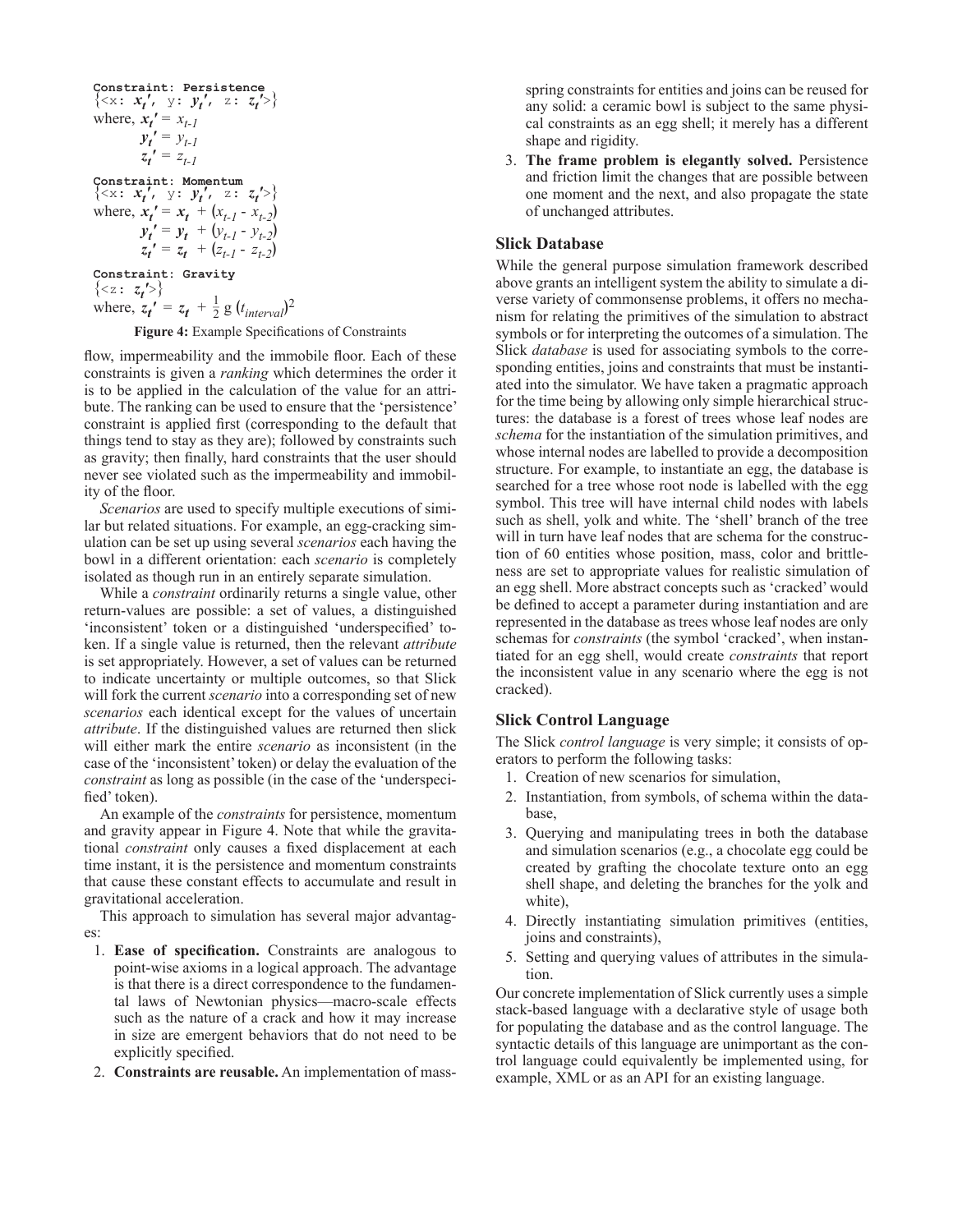In practice, the control language is one of the most powerful benefits of Slick. The ability to interact with the Slick database and readily produce new and meaningful concept combinations (such as 'chocolate eggs') is an outcome that is difficult to achieve using formal logics. Yet, in Slick, these benefits are realized with just a small set of obvious operators for querying, deletion and grafting of trees.

#### **Results**

Without any standard quantitative method for evaluating the elaboration tolerance of solutions to the egg cracking problem, it is difficult to comprehensively evaluate Slick within the space constraints of this paper. However, we believe that Figure 5 speaks volumes: it depicts the internal state of a simple simulation in which an egg shell has cracked after being dropped onto a table. A crack can be observed in Figure 5 as broken joins along the sides of the shell. In our real-time visualization, this crack can be seen progressing along the edge of the shell, cracking in a manner consistent with our human intuitions. Most importantly, this simulation does not require the explicit *a priori* definition of abstract constraints such as a 'crack' because the cracking behavior simply emerges from the physical constraints that apply to the entities and joins.

In richer simulations that we have tested, Slick is able to correctly answer more difficult questions such as whether the egg or bowl remains unbroken and whether the bowl or table is 'wet'. While these abstract properties (such as 'cracked', 'broken' and 'wet') will emerge from the fundamental laws governing the simulation, it is still useful to create additional constraints that correspond to these abstract concepts so that the outcome of a simulation may be analyzed symbolically. For example, when 'cracked' is defined as having at least one join broken, the host intelligent system can test if an egg has been cracked simply by testing to see if the constraint holds.

Various elaborations and what-if-scenarios can be entertained by adjusting the parameters of the simulation. In fact, it is in the comparative ease by which elaborations are accommodated, that the benefit of Slick becomes most evident:

**Speed and Force.** By virtue of simulation, such elaborations present no difficulty. If there is insufficient force, the egg shell's rigidity will not be overcome, and conversely if there is too much force it may even exceed the rigidity and snaplength of the bowl (breaking the bowl).

**Shape and Orientation.** Again, once the shape and position has been configured in the simulation's initial conditions. such elaborations present no difficulty. For example, if the bowl is too small then the simulated egg yolk and white will simply overflow the bowl without any prior need to model concepts such as 'fullness'.

**Texture.** A wide range of solids, liquids and gasses can be simulated by adjusting parameters for rigidity, breaking points, viscosity and permeability. The different behaviors of chocolate eggs, coconuts, hard-boiled eggs, duck eggs, soccer balls and of paper, clay and ceramic bowls can all be accommodated (to a usable degree of approximation) simply by appropriate configuration of these material parameters.

**Detail.** Finer-grained approximations require further specification, but this is readily done by elaborating the initial con-



**Figure 5:** Simulation of an egg-shell cracking after being dropped onto a table

ditions (rather than the laws of simulation). For example, in a real chicken egg there is a membrane between the white and the shell that holds a slightly-cracked egg together: the simulation could be enriched by inserting such a membrane (a pliable surface) into the initial conditions of the egg.

**Scope.** Additional constraints would be required to address elaborations far beyond the problem's original scope. For example, additional constraints would be required for 'rotting' and 'cooking' if the action is to be performed over months or at high temperatures. However, it is important to note that the addition of these constraints does not require revision of existing constraints: gravity and momentum continues to work on all matter. 'Cooking' would be simulated just by adding a constraint to allow a subset of bonds to 'harden' after a certain temperature has been reached.

The Slick framework is therefore able to evaluate an extremely rich range of questions and elaborations without exhibiting the same brittleness evident in the elaborations of solutions using action calculi as proposed by Morgenstern (2001), Shanahan (2004) and Lifschitz (1998).

An implementation of the Slick framework is a relatively complex software product that requires an up-front investment of developer time, but once implemented provides an extremely flexible basis for experimenting with variants on the egg cracking problem: for example, constraints for gravity, friction and mass-spring kinetics are virtually all that is required for simulation of most commonsense situations involving solids. While we have not conducted a formal experiment to quantify the cost savings of the Slick architecture, we can report our personal experiences with implementing constraints in the Slick architecture:

- Identification of necessary constraints was trivial as missing constraints became painfully obvious when watching the simulations (for example, the need for friction was evident when an egg slid across the floor 'forever').
- Specification of these constraints was trivial—suitable specifications can be found in any high-school physics text-book.
- Implementation of these constraints is routine and straightforward: the mathematics required to convert commonsense-based physical laws into Java code in the Slick framework is possessed by most high-school graduates.
- Validation was significantly simplified because the visualizations could be used to gauge whether the model accurately reflects intuition.